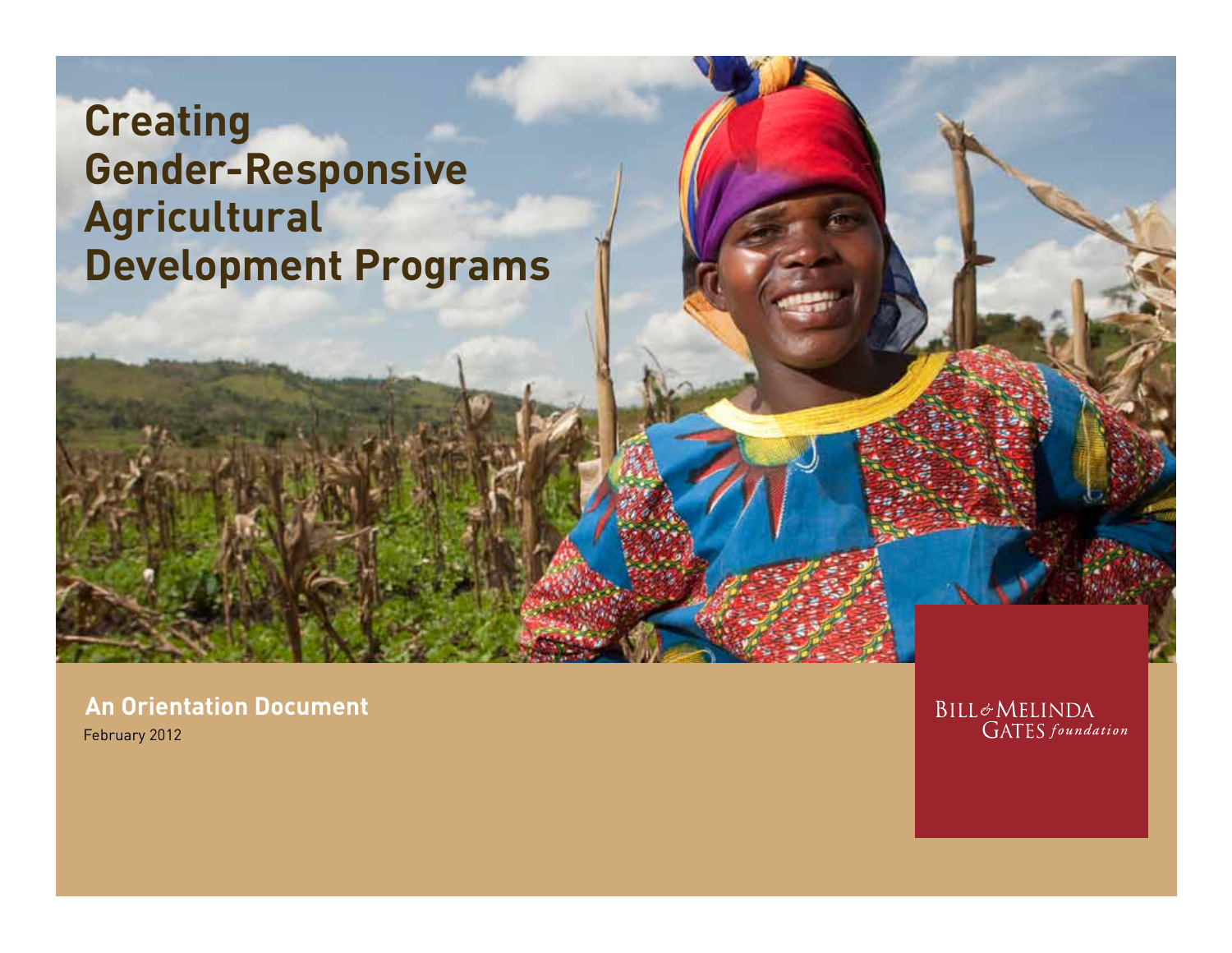**"Poor farmers are not a problem to be solved; they are the best answer for a world that is fighting hunger and poverty, and trying to feed a growing population." —Bill Gates**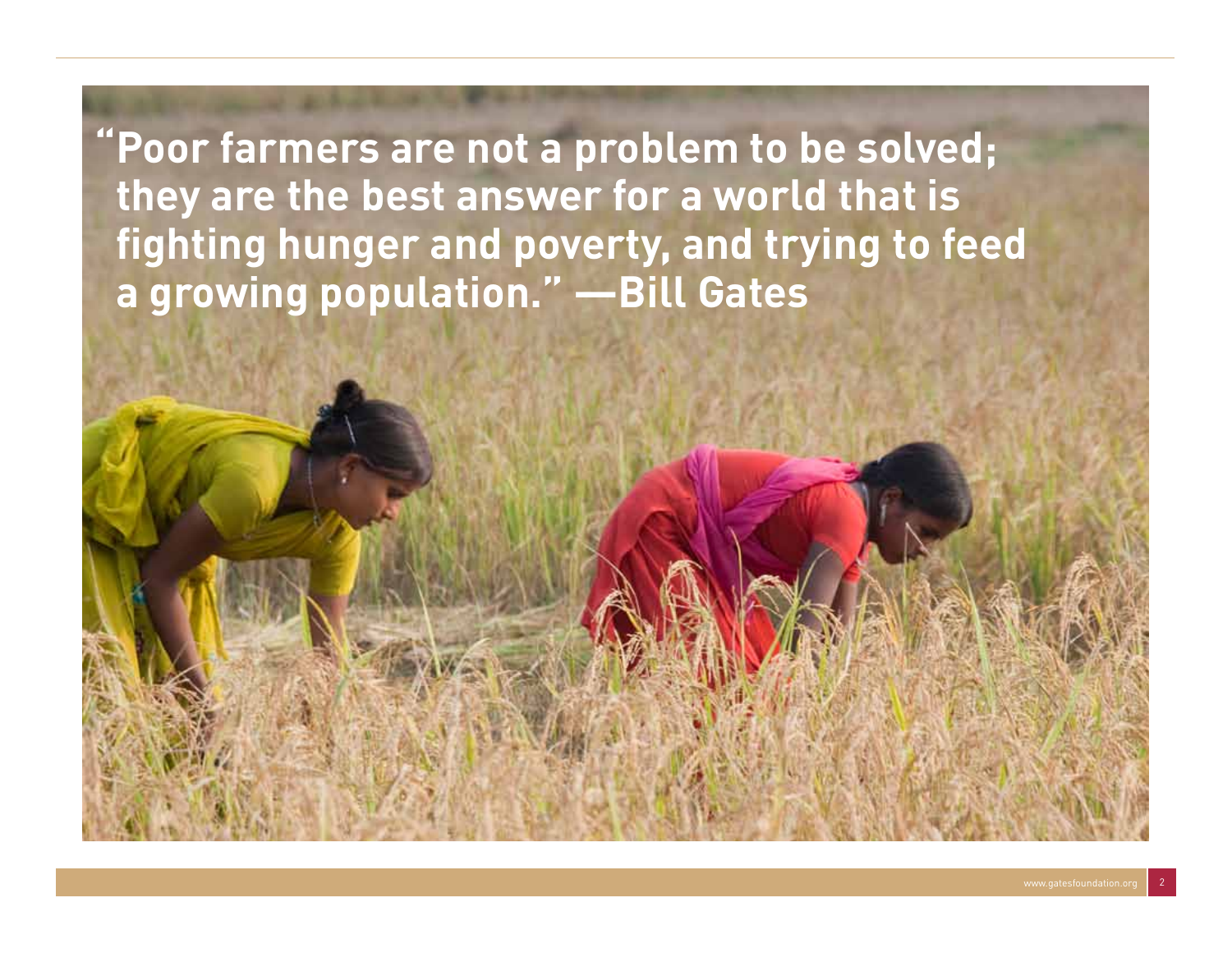### **The Bill & Melinda Gates Foundation's work in agricultural development helps small farmers improve their lives.**

We are a grantmaking and advocacy organizationwe achieve impact by working through our grantees and partners.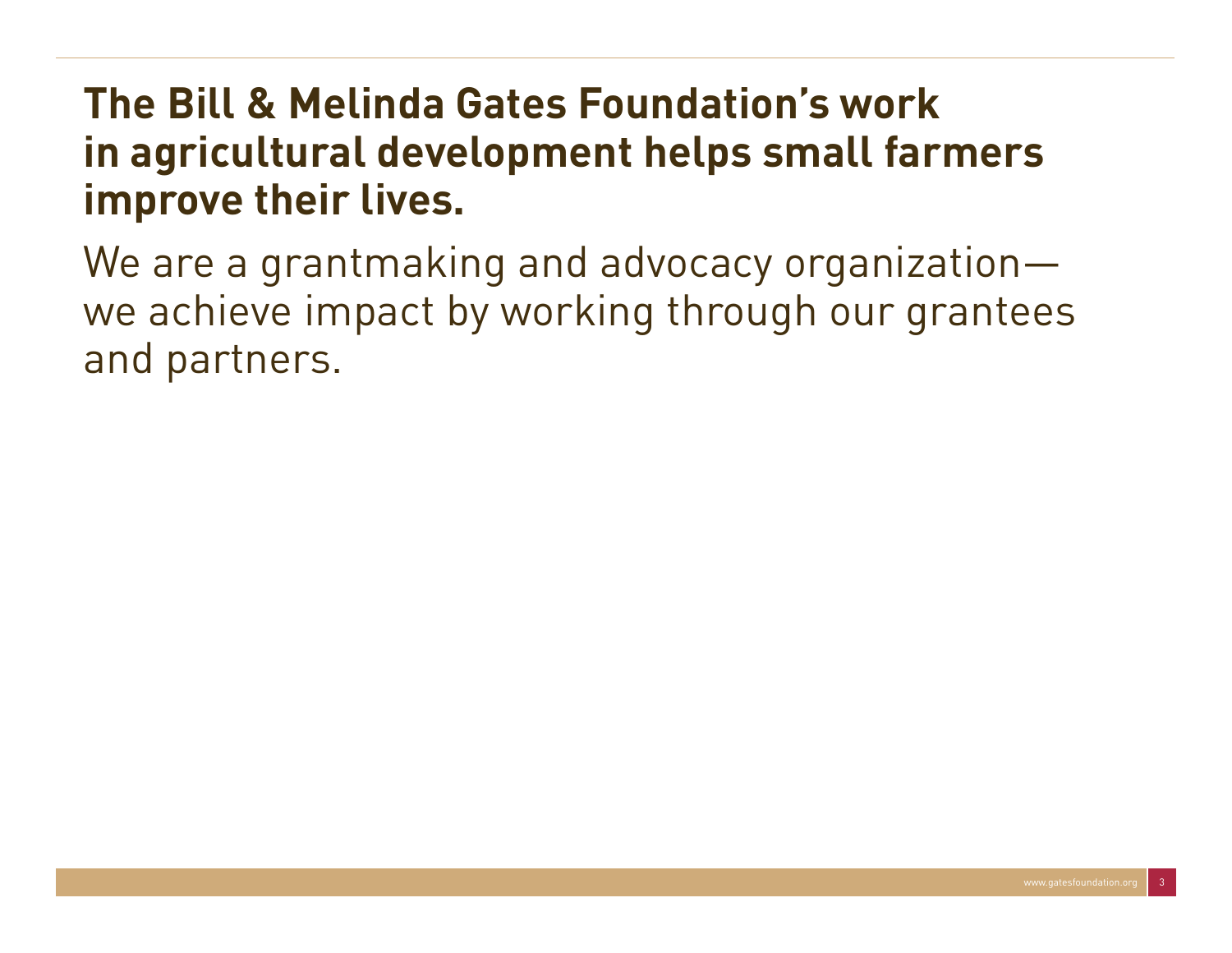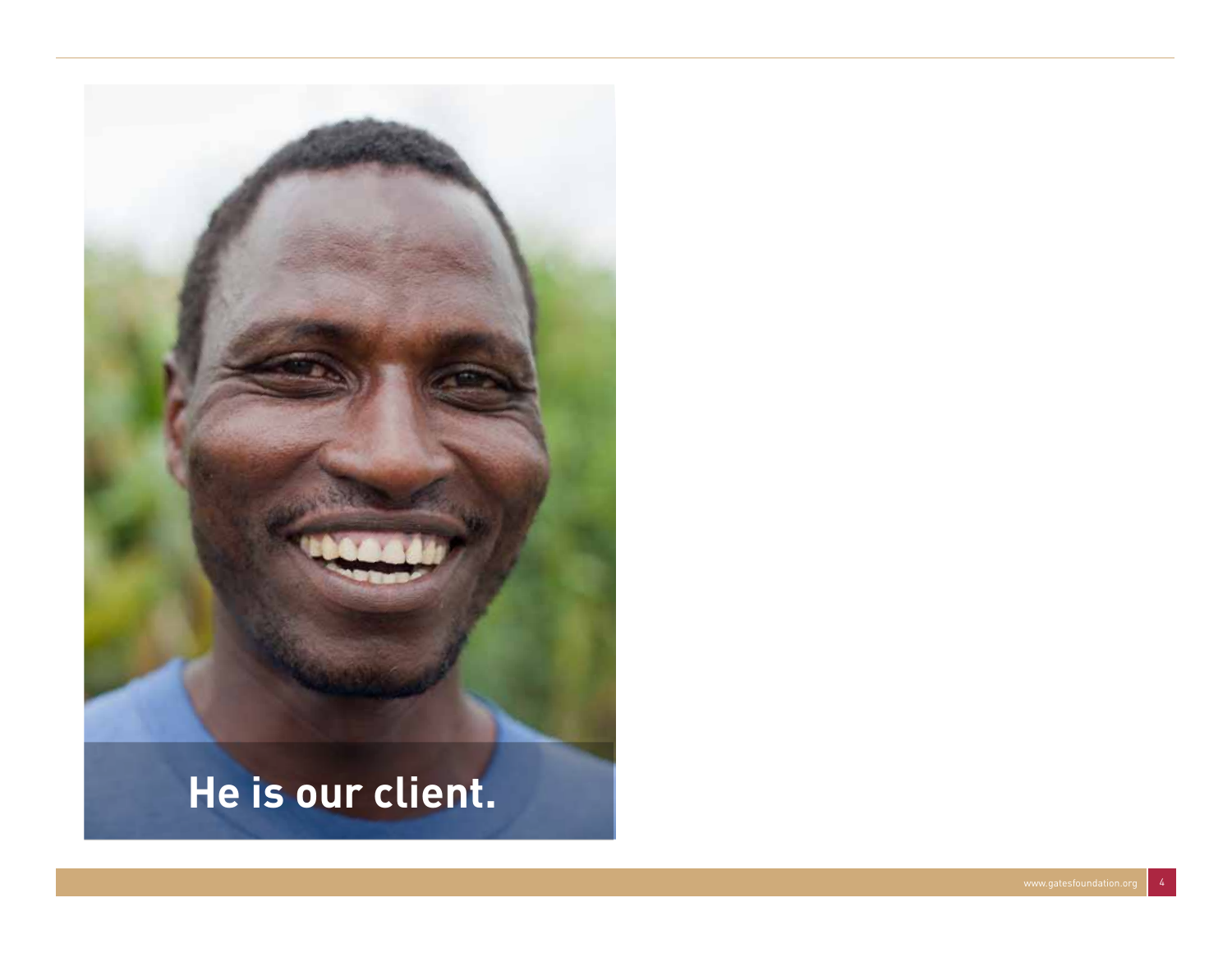## **He is our client. And so is she.**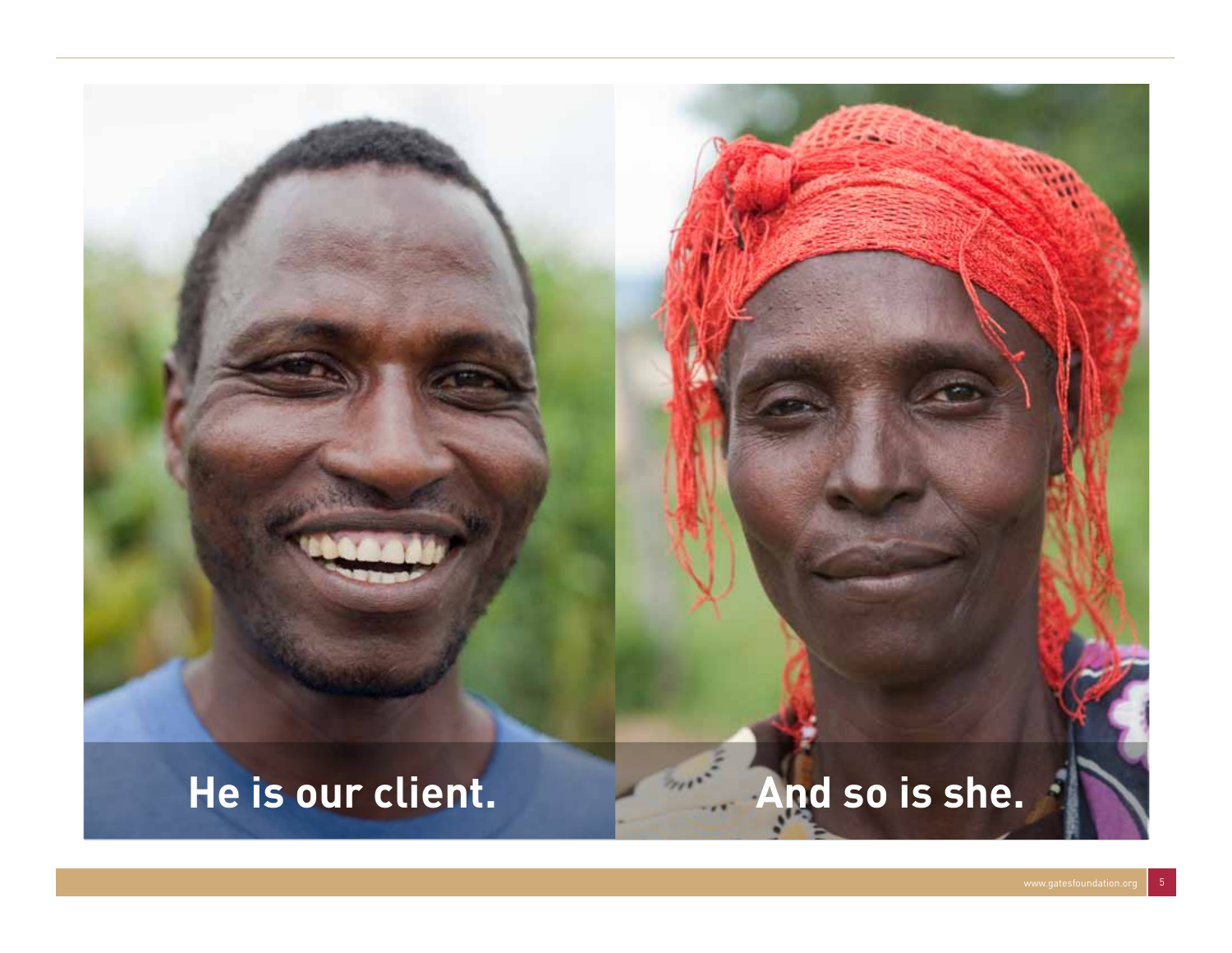**Together they are responsible for the food security of the world's poorest families.**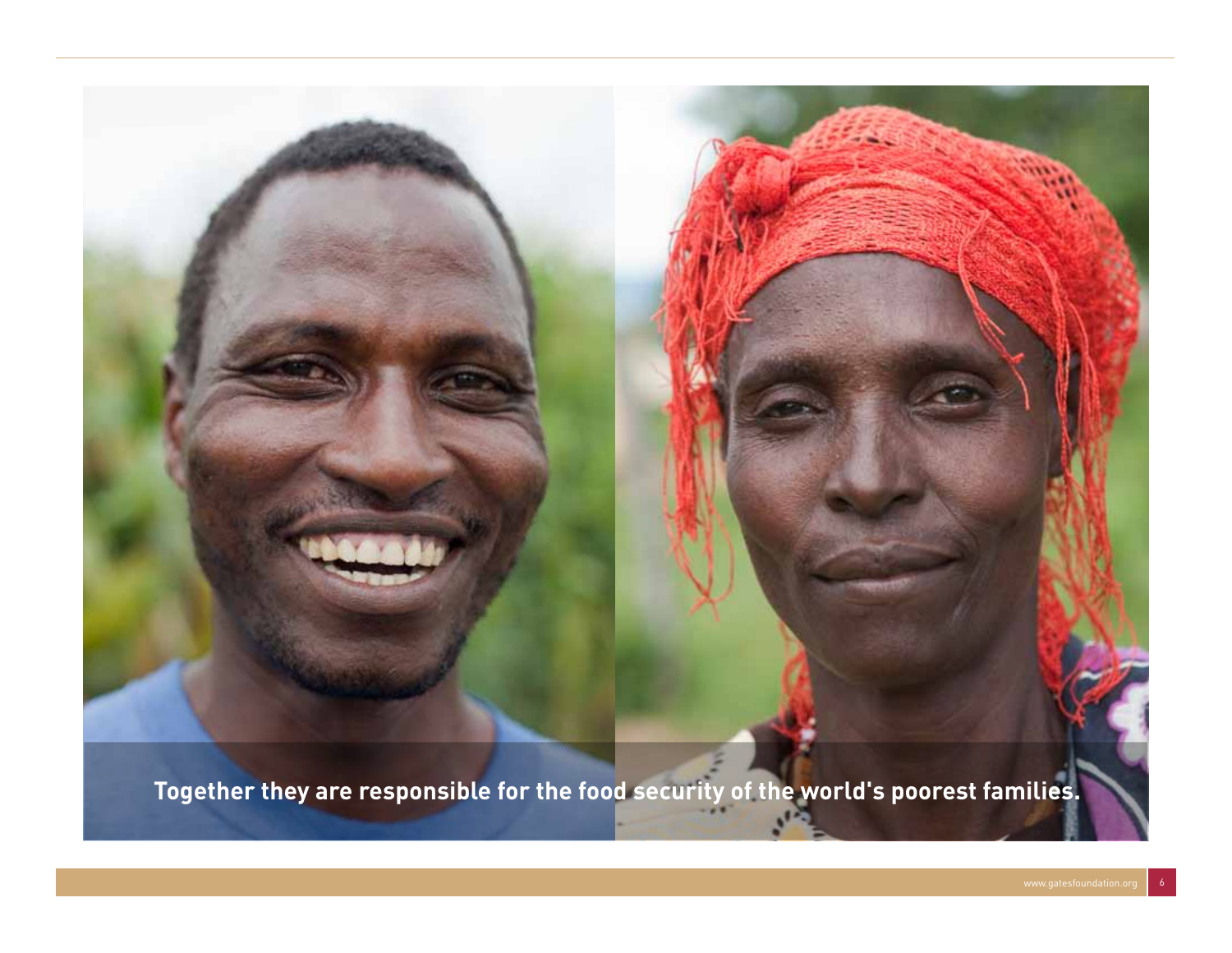While she plays a major role in food production, often only her husband or father has access to productive agricultural resources (like seeds or land) or benefits from income earned on the farm.

**Ignoring a woman's role in agriculture has consequences for the success of our work.** 

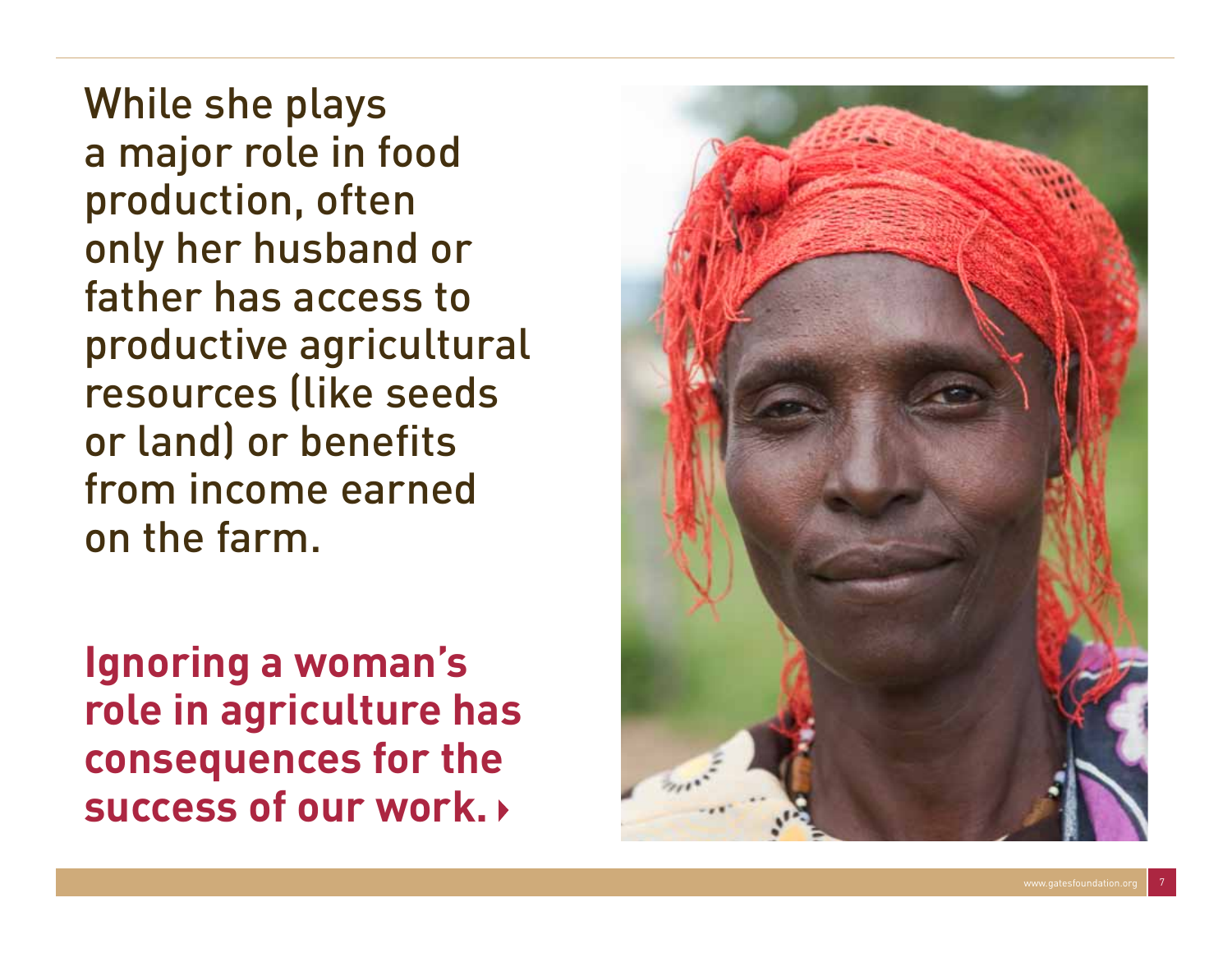### **Households are less productive.**

**When women farmers are not meaningfully included in agricultural development opportunities, they don't receive critical knowledge, skills, and assets that contribute to increasing their household productivity.** 

- » Women farmers contribute up to 60 percent of labor on farms in sub-Saharan Africa.
- » If women farmers across the developing world had the same access to productive inputs (such as labor, fertilizer, and seeds) as male farmers, yields would increase as much as 30 percent per household.
- » As a result, countries could see an increase of 2.5 to 4 percent in agricultural output.

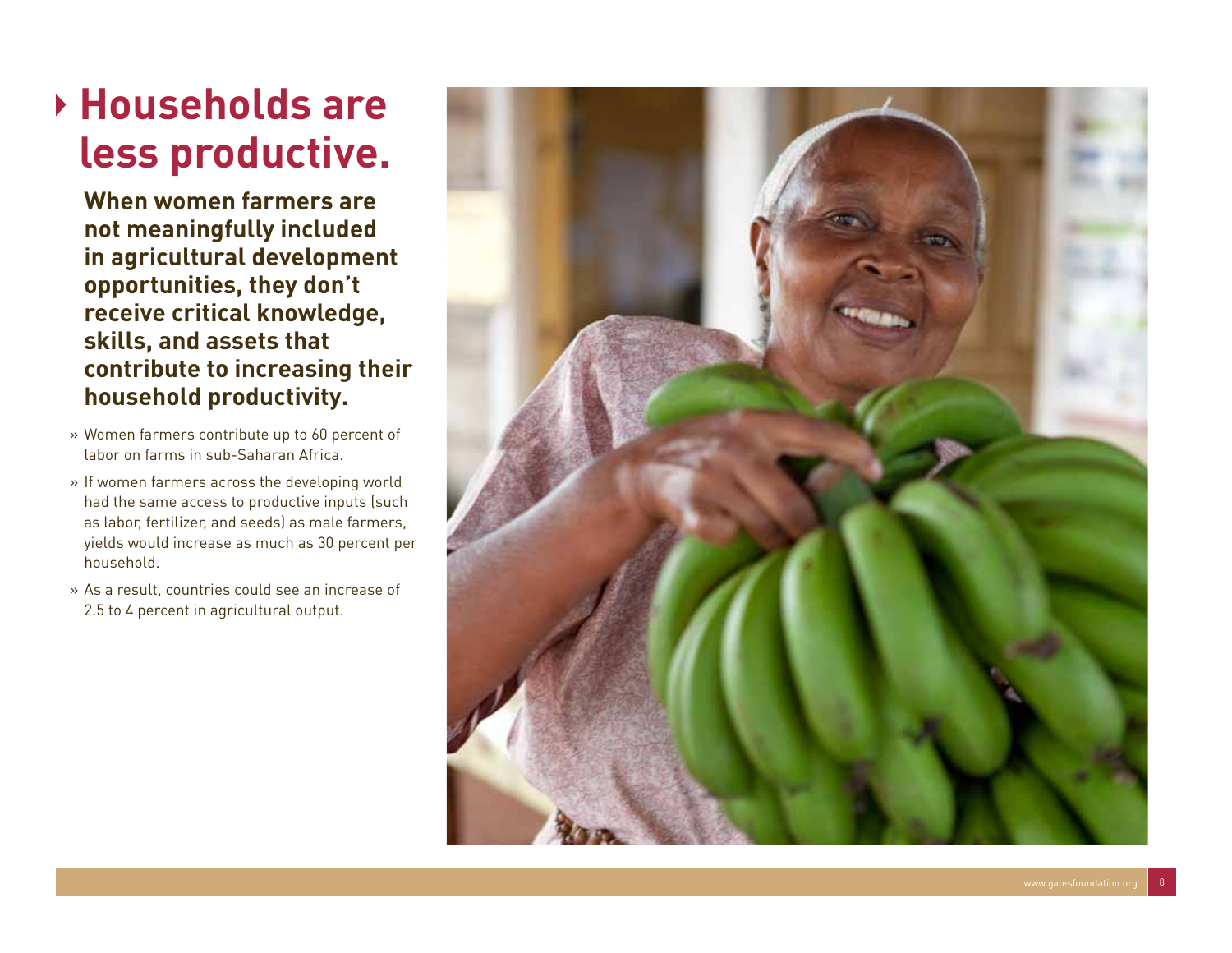### **New approaches aren't adopted.**

**When women don't have access to education or information, they cannot influence research agendas to get what they want. As a result, they are less likely to adopt new practices and technologies.**

- » Evidence points to a significant difference between men and women in the adoption of improved varieties:
	- ›In Ghana, only 39 percent of female farmers adopted improved varieties, compared to 59 percent of men.
	- ›Adoption differences are largely explained by women's unequal access to land, labor, and education, which reduces the likelihood of women's awareness of new technology or practices, and limits women's resources for obtaining them.
- » Evaluations of NERICA rice adoption in Niger suggest that women's involvement in participatory varietal selection (PVS) led to preferred traits like weed competitiveness and short maturity cycles. Varieties with these traits were more frequently adopted by women than varieties without them.

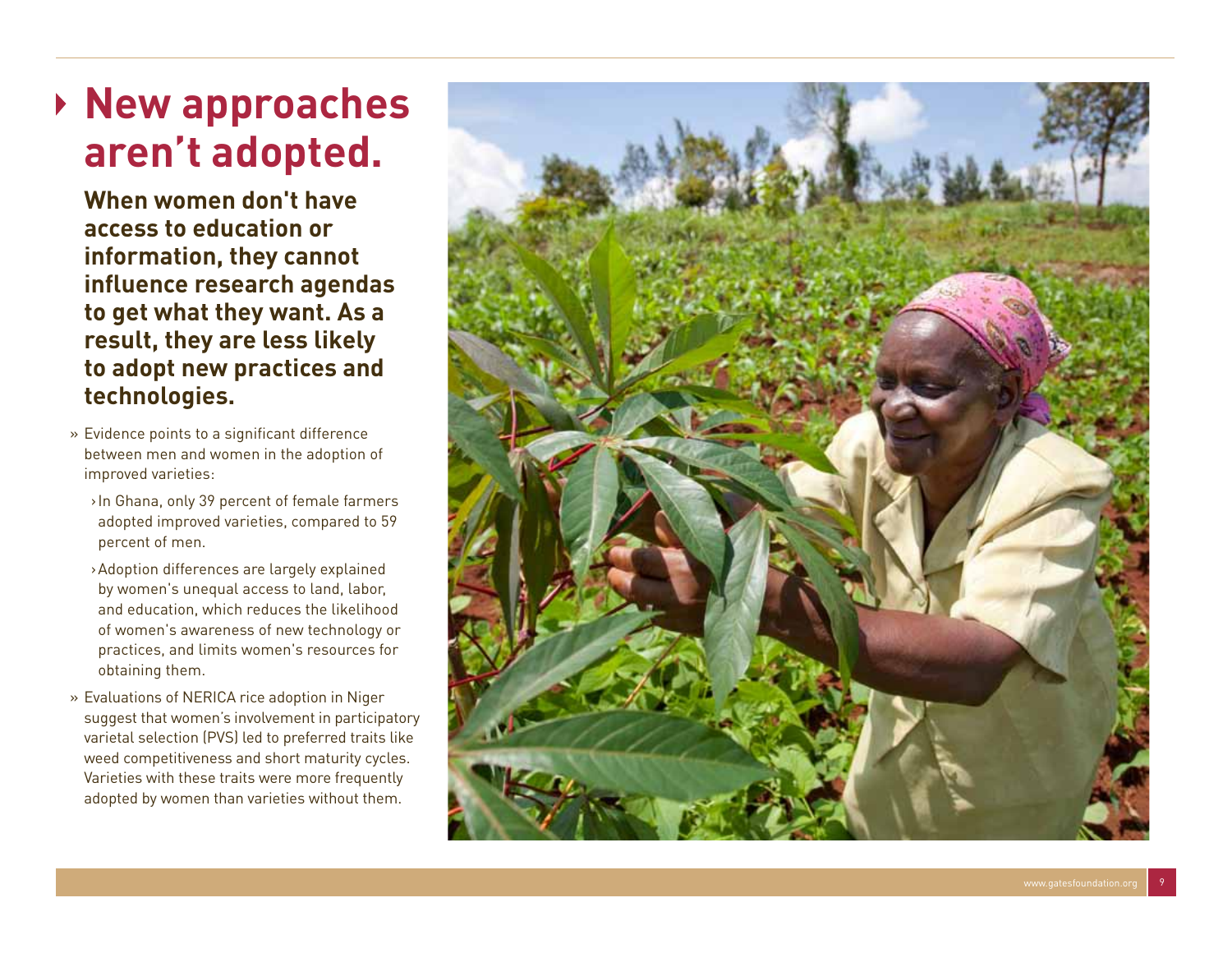## **Nutrition is not prioritized.**

**When women don't control resources and income, their households may suffer from malnutrition. Men are less likely than women to reinvest their income in the health of the family.**

- » A simple but powerful equation holds true across the developing world: Increases in women's income and influence over household expenditures translate into more household investment in childhood nutrition.
- » Evidence from Brazil shows that maternal income exerts a larger effect on children's nutritional outcome indicators than paternal income.
- » In Rwanda and Malawi, children from womenheaded households were healthier than children from male-headed households—even when the male-headed households had higher incomes.

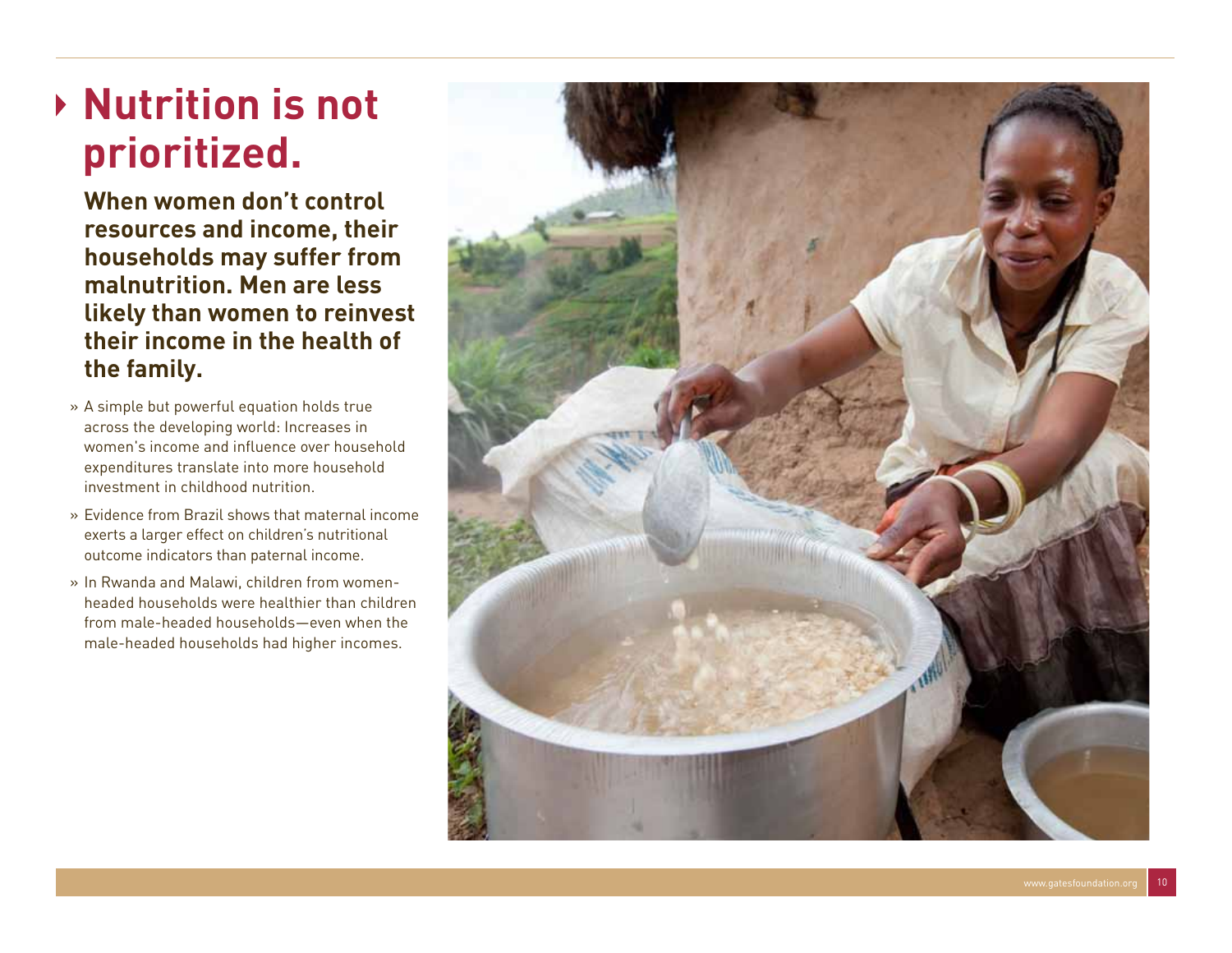### **We believe we must be responsive to both women's and men's roles, responsibilities, and priorities to effect sustainable change for small farming families.**

By working together to be responsive to gender in our programs, we have the opportunity to improve the lives of millions of farming households in the developing world.

**This is what we mean by gender responsive.**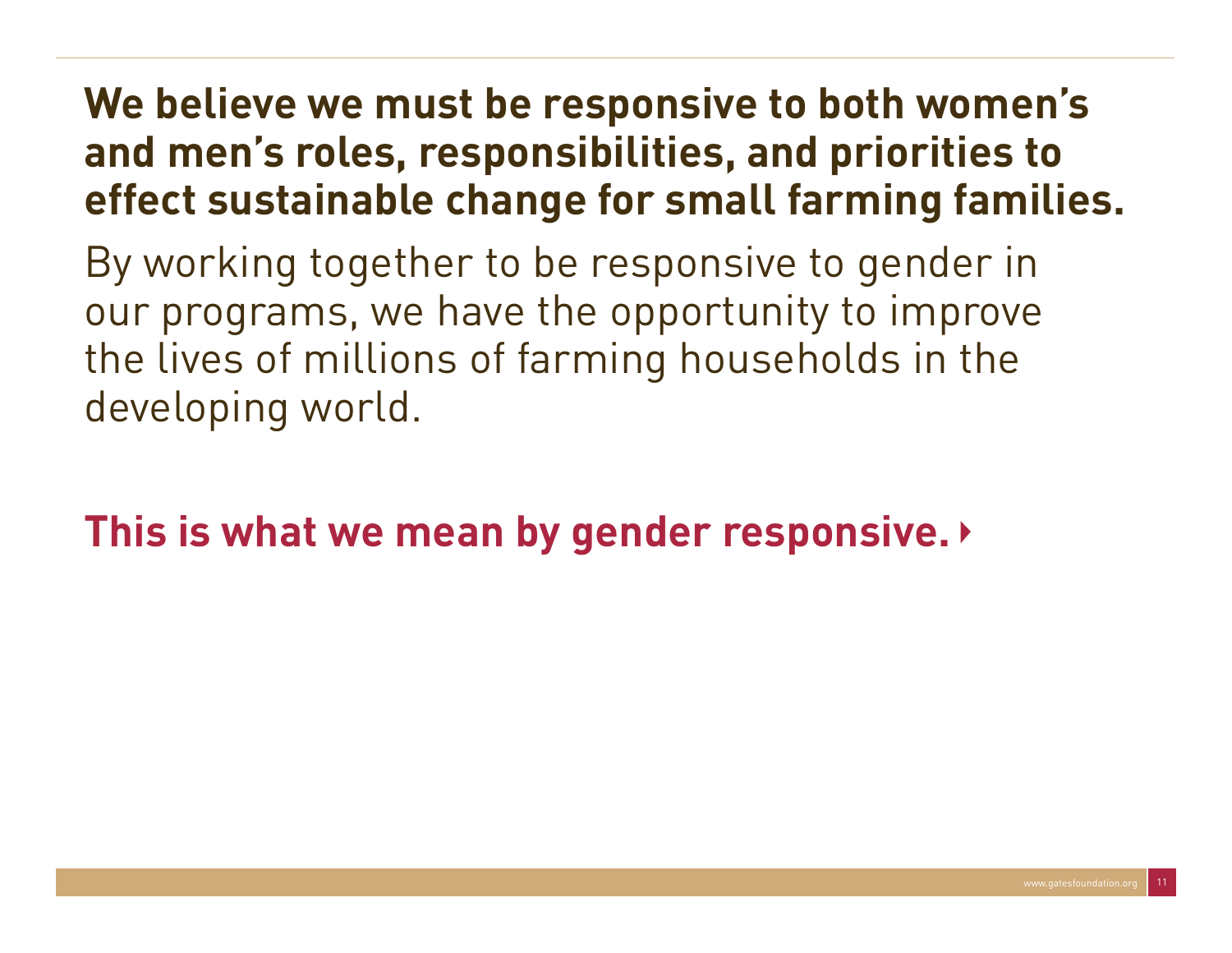**These are three requirements for our grantees to ensure grants are gender responsive.**

### **Know Her**

Understand the context and situation of women farmers in the proposed intervention. Investigate their needs, constraints, responsibilities, and priorities. Anticipate how your grant will impact women's labor, time, and current practices and resources.

## **Design for Her**

Develop a project that is intentionally designed to reach and benefit women as well as men. Create goals and milestones that account for women's participation. Establish a program culture of recognizing and supporting women's roles from the very start.

### **Be Accountable to Her**

Strive to meet objectives that include women's active involvement in your program. Continually evaluate your progress in relationship to women's successes as well as household successes. Collect feedback, measure results, and iterate your design to ensure that women are participating and benefitting from the program's resources.

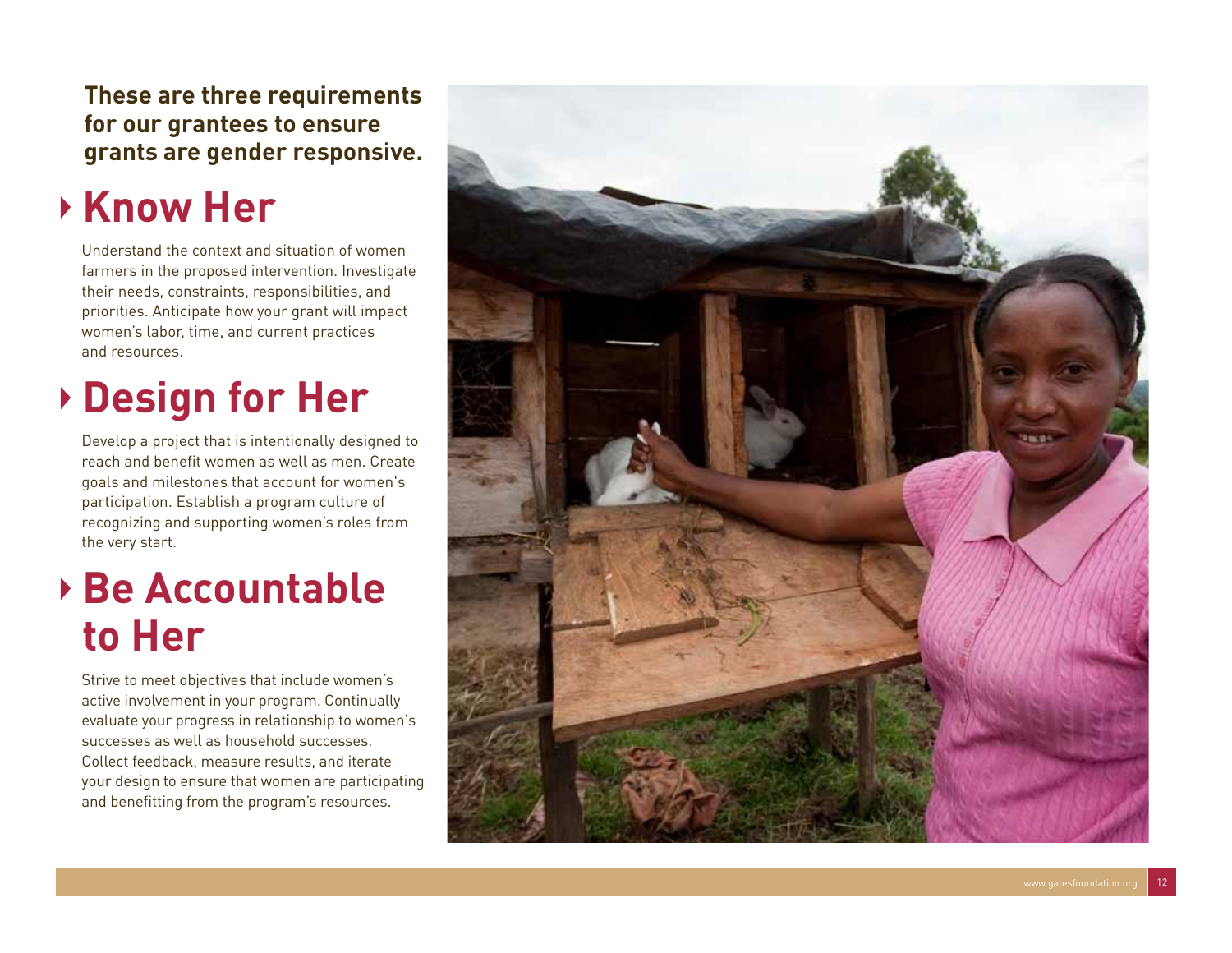**We see a range of approaches to gender responsiveness in the proposals we receive. The following three examples from our work show the range of approaches our grantees take to be responsive to gender.**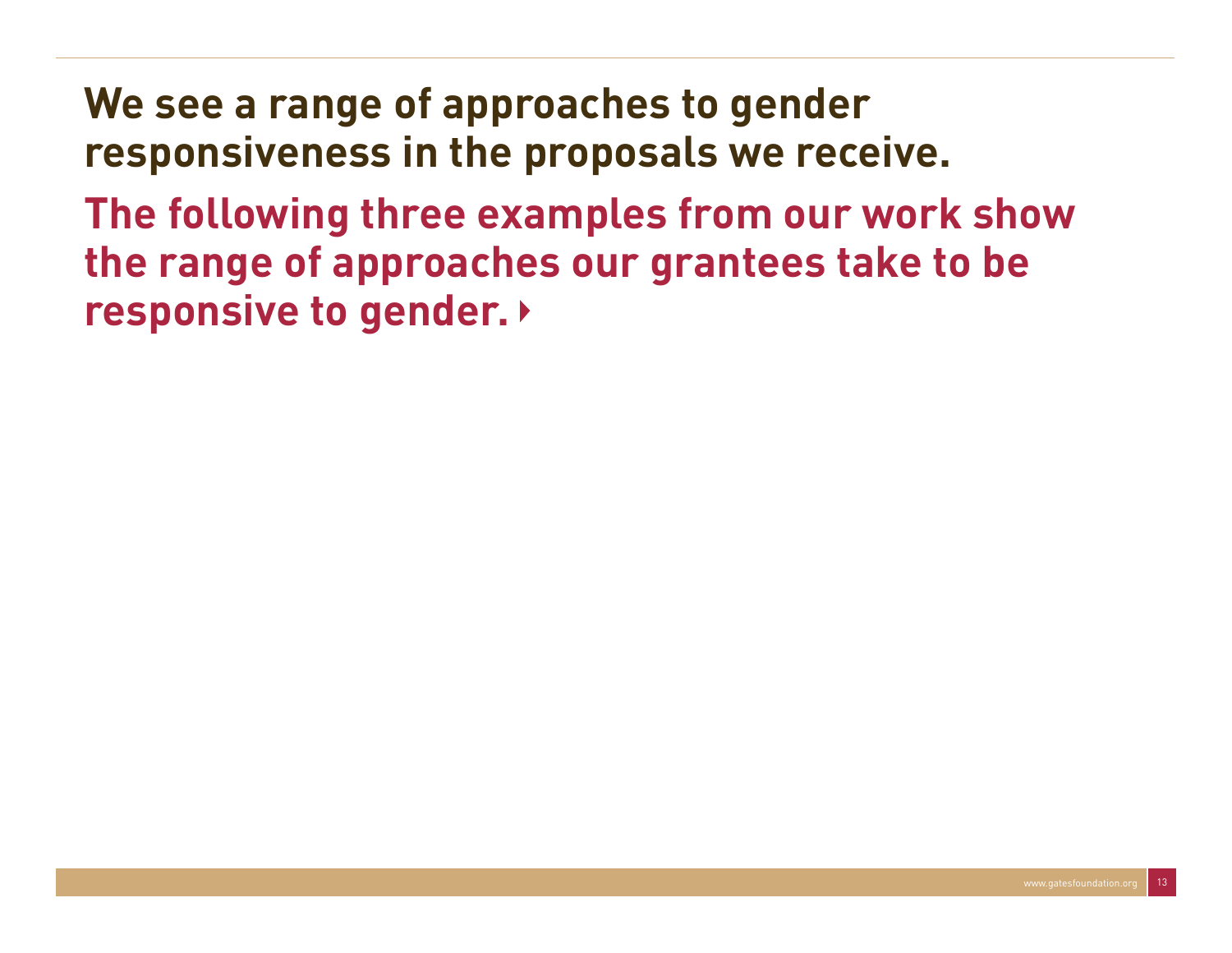### **Gender Transformative**

Some programs account for gender differences and inequalities from the start, with a sound strategy for transforming the relationships between women and men with an emphasis on equity. We consider these programs **gender transformative**. We support these activities and have several grants that are transformative.

### **Gender Aware**

Many more grantees have a sense of how women and men farmers will participate in their projects, and work with us to create high-impact programs that meet both women's and men's needs. These projects result in designs that ensure that both women and men benefit, and that neither are harmed. We consider these programs **gender aware**. These are the majority of our grants.

#### **Gender Neutral**

Lastly, we receive proposals that do not account for the differences between women and men and do not consider how women and men may be marginalized or may not benefit from projects. We consider these programs **gender neutral**  and they are typically less effective in their design. We do not support gender-neutral grants.

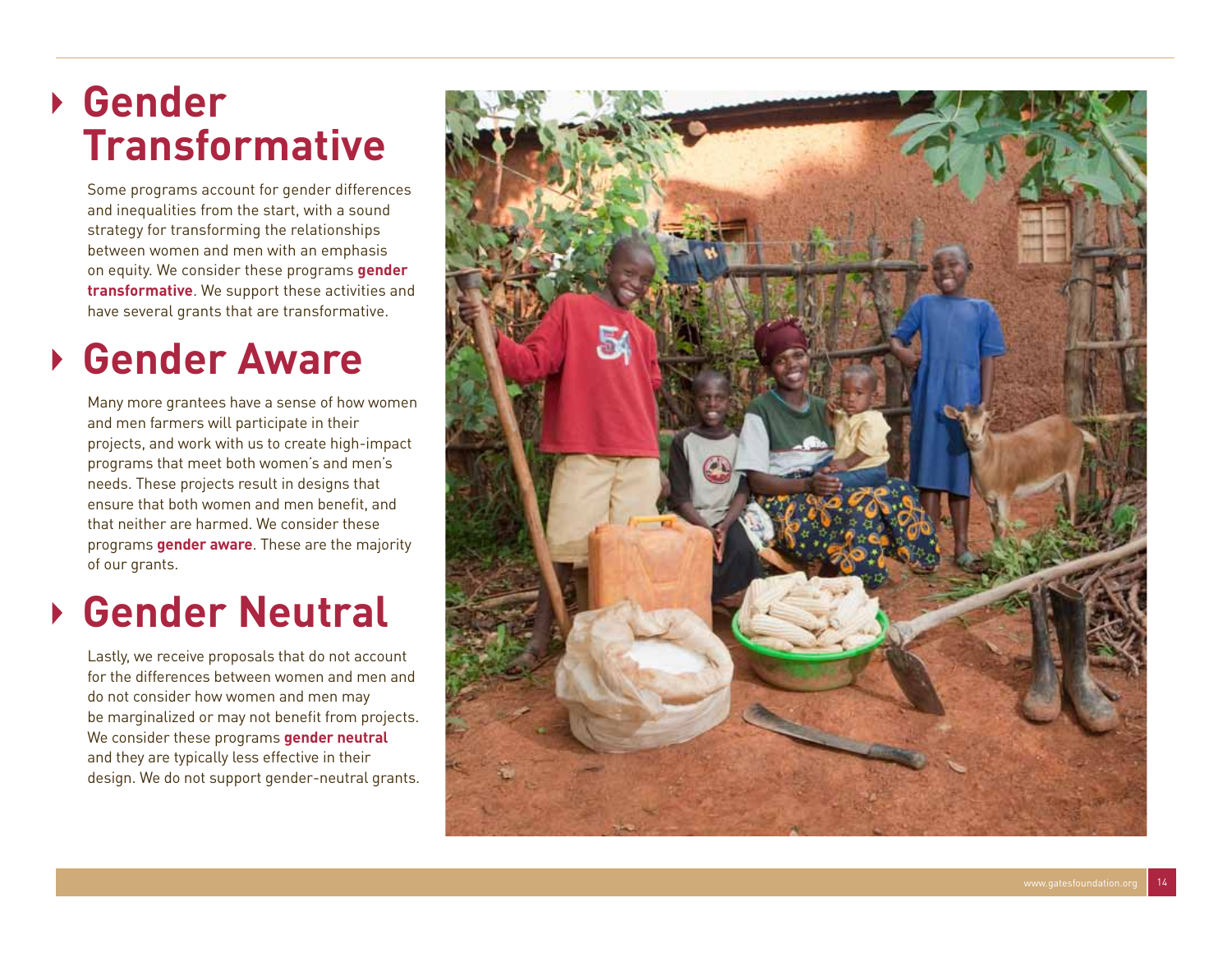## **Gender Transformative**

#### **LANDESA**

#### **"Micro-Plots for Landless Agricultural Laborers"**

 Reshaping gender roles and relationships to promote household food security in India.



Landesa, formerly Rural Development Institute (RDI), is working to facilitate allocation programs for state governments in India. Landesa supports the states' allocation of small plots of land (for both a home and a kitchen garden) to low-caste populations to increase food security and income for 200,000 households. Recognizing that women have few assets and are more likely to put an asset like a land title to use for their families, Landesa works with the government to put land titles in women's names, either jointly with their husbands or individually.

Landesa **knows** the relative position of low-caste women in India and understands their limited access to assets. It works to change the systems that can undermine women's empowerment and productivity. Landesa has **designed** a project that works with men and women through community dialogues to discuss the practicalities and benefits of land ownership for women, and Landesa encourages men to support this social change. Landesa is **accountable** to women by monitoring how the project is serving women and measuring how women's lives have been impacted by land ownership through baseline surveys and periodic focus groups.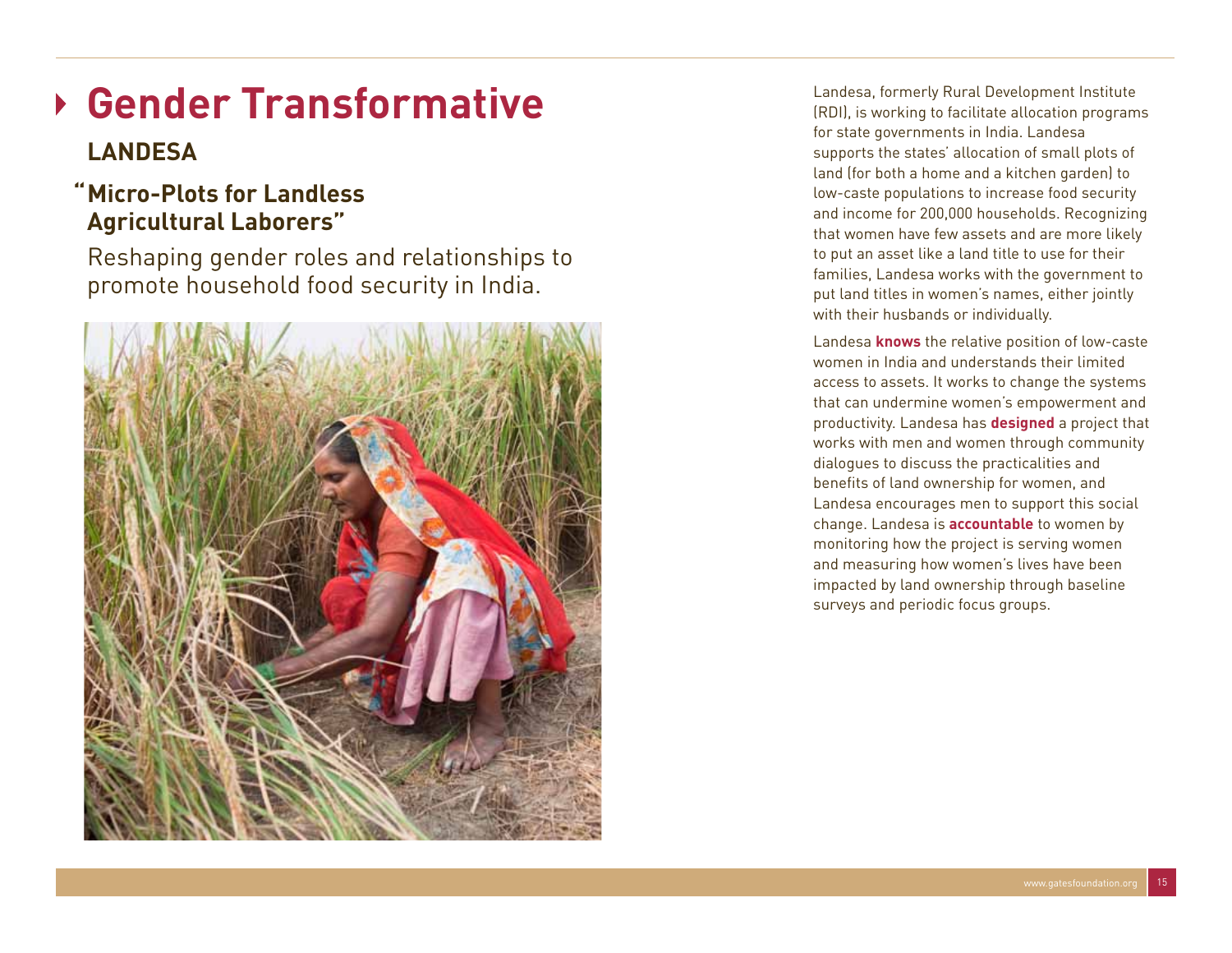## **Gender Aware**

#### **WORLD FOOD PROGRAMME (WFP)**

#### **"Purchase For Progress"**

 Demonstrating how gender responsiveness can improve program design and implementation.



WFP's Purchase for Progress (P4P) project is developing ways to increase engagement with smallholder farmers in its food aid procurement in 21 pilot countries. The project began with specific plans to include and empower women, but field staff found the targets extremely challenging and sought additional help. WFP and the foundation collaborated to refocus the project around gender. They are now working with external support to better understand farming community contexts and find approaches to achieve the ambitious gender targets.

For example, P4P is working to **know** women farmers by conducting gender audits around women's and men's roles in farming. It is also analyzing the intended and unintended impact of its work on women and men. P4P is **designing** steps to ensure that its programs take additional measures to reach women, including pilots that:

- use illustrations and local languages to span literacy and language barriers
- include childcare services for project trainings
- encourage farmer organizations to move women into leadership roles

WFP and the foundation hold themselves **accountable** with gender-disaggregated measurement and reporting in all program activities, including those with participating organizations.

WFP is now running a gender-aware program. It plans to continue to learn and refine its program to be more gender responsive and ultimately gender transformative. P4P is evolving to not only include women, but also empower their position in the community.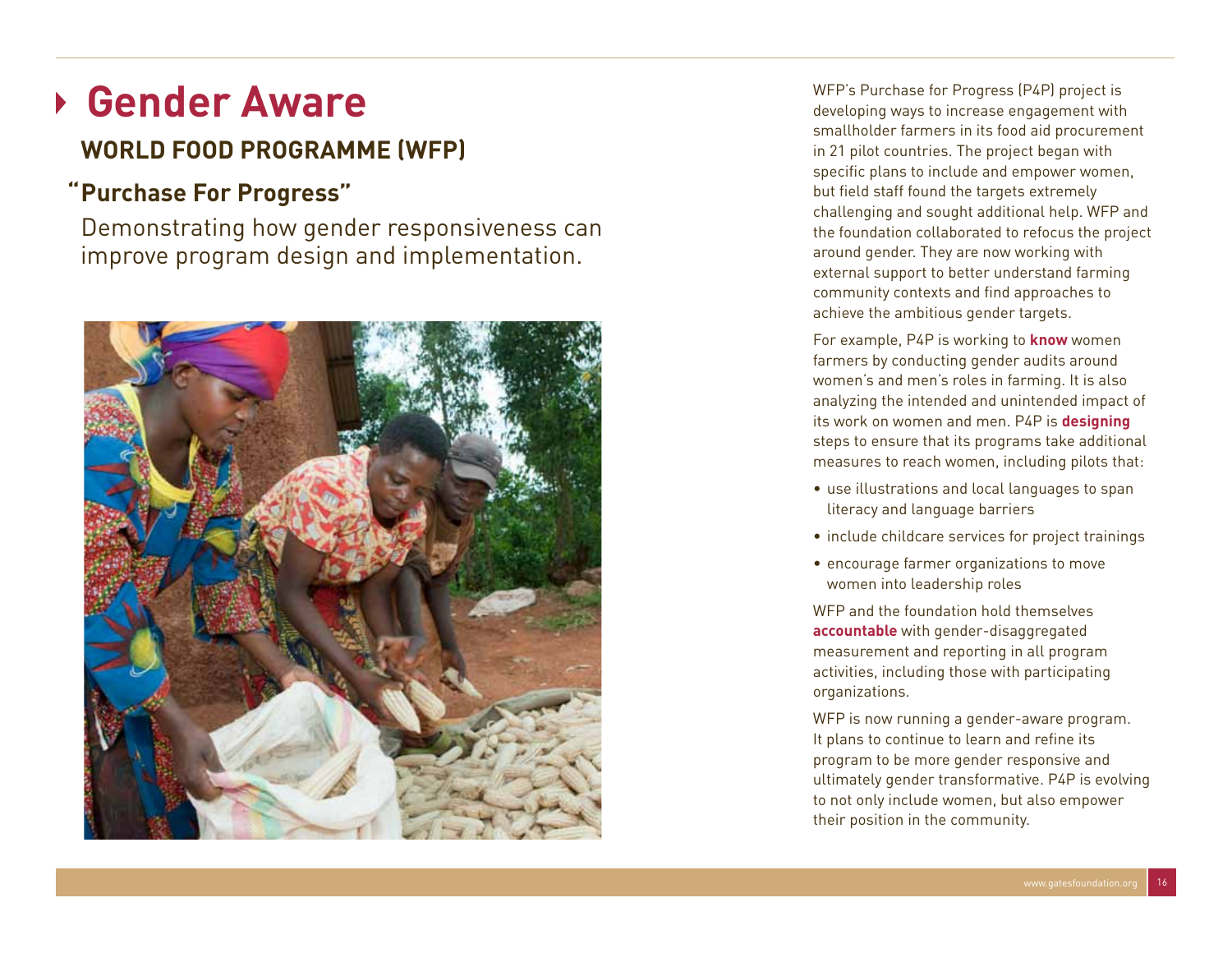## **Gender Neutral**

#### **Anonymous**

#### **"Improved Staple Crop Project"**

 Ignoring gendered divisions of labor and women's preferences, and consequently undermining women's roles and responsibilities.



Very few programs set out to exclude women, but they may inadvertently have this effect. Take, for instance, an organization that aims to breed and distribute improved varieties of staple crops. When its breeders conducted field testing, the farmers they reached out to for their opinions were primarily male. Male farmers prioritized yield above all other traits and the breeders iterated the variety design based solely on this feedback.

While the improved variety did show improvements to yield, the household adoption rate was lower than expected. Women farmers, who were not consulted, prioritized other traits, in addition to yields. Because their responsibilities include land preparation, weeding, and cooking, they prioritize traits like pest resistance, cooking time, and taste. Because these new varieties increased the time women spent on their other tasks, women were less likely to use them.

Instead of excluding women, the organization could have done an analysis to **know** women and men's varying responsibilities and then gathered complete farmer feedback. The organization could have **designed** a strategy to include women's trait preferences, and they could have been **accountable** to women by involving them in farm trials and evaluating how women's preferences contribute to improved take-up. Ultimately, if the organization had included women, the end result may have been a more successful variety with a high rate of adoption, and ultimately may have changed income and health.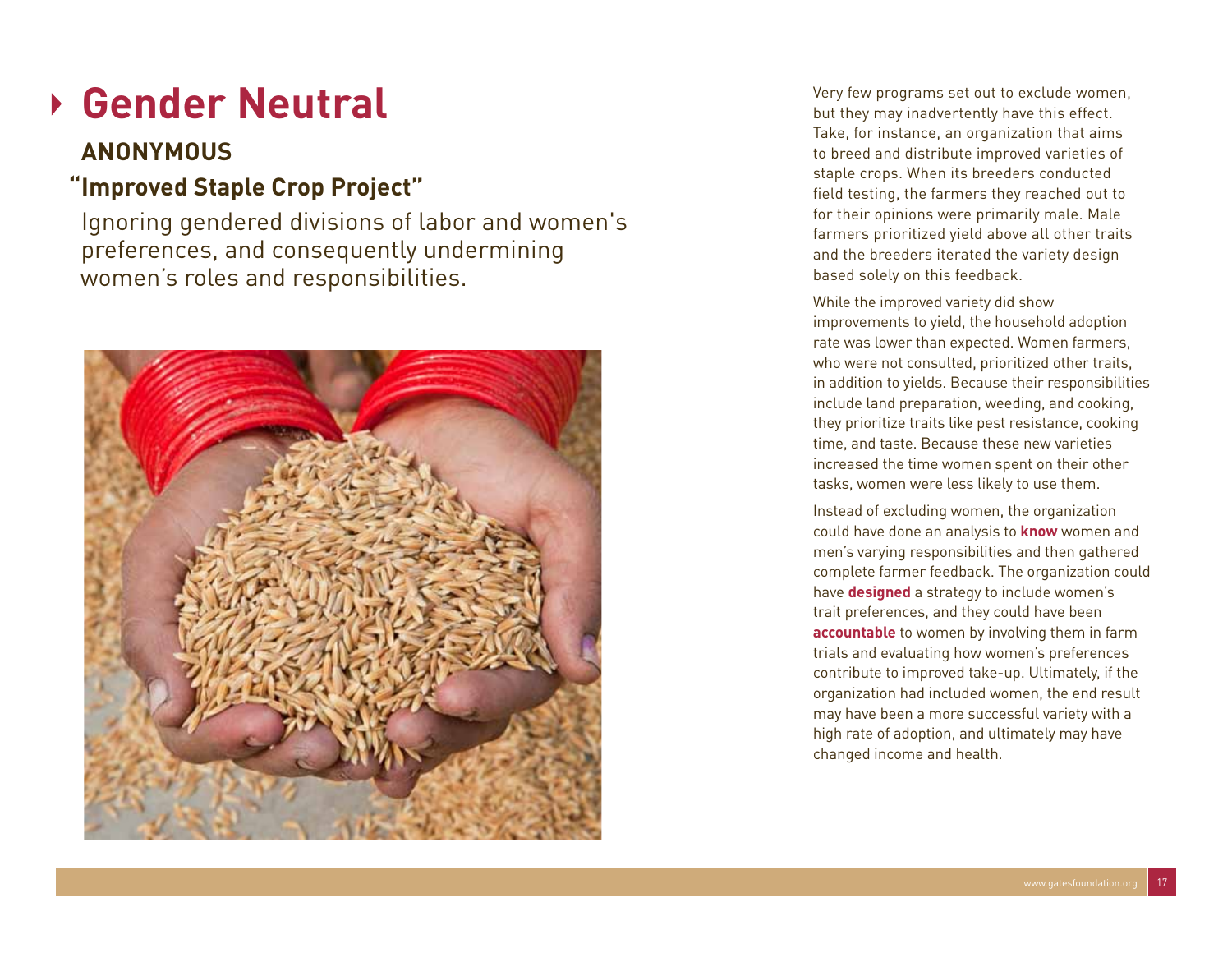# **We are asking grantees to put both women and men at the heart of their programs.**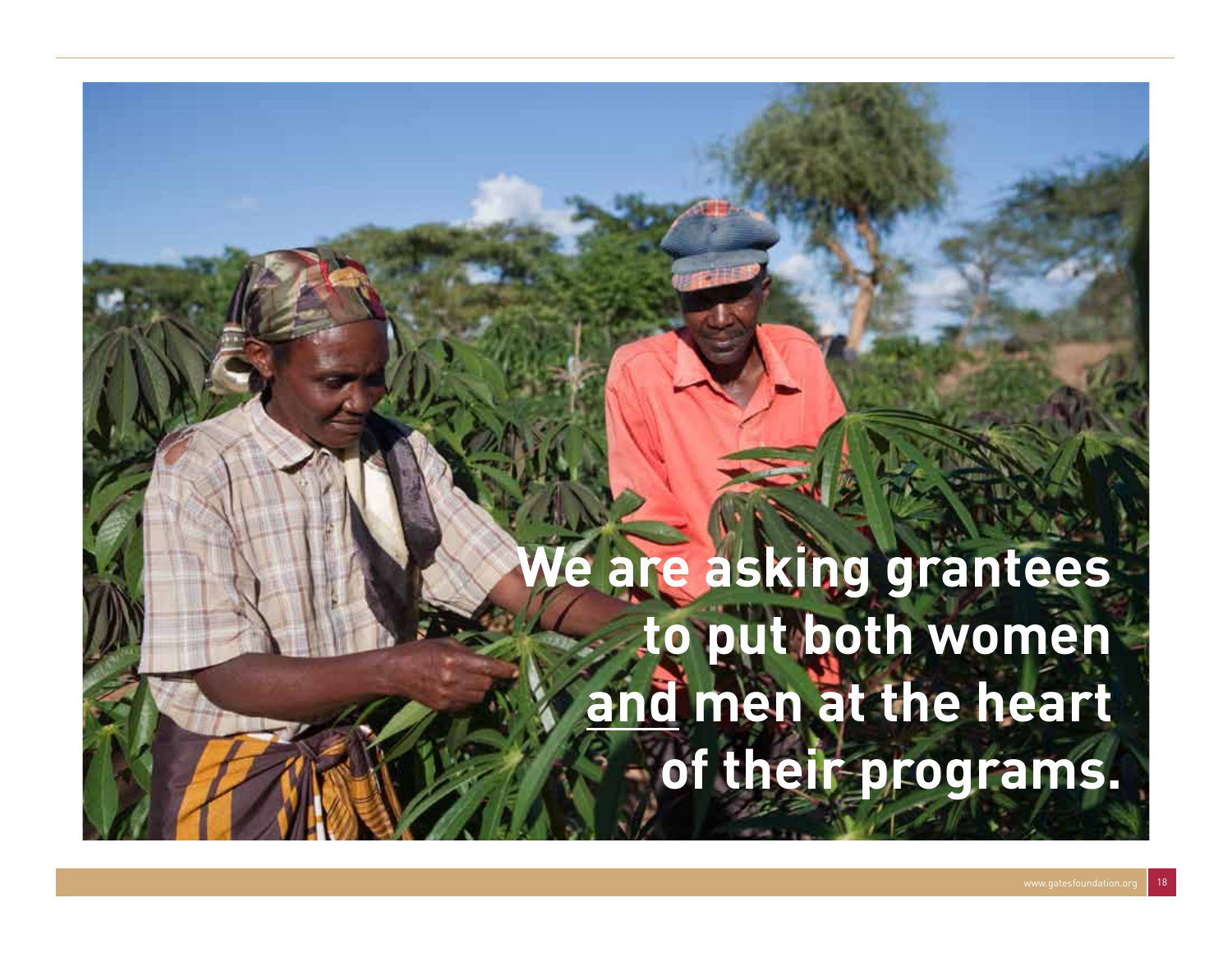**We are committed to working with our grantees throughout this process and realize that what we've outlined can require a great deal of intention, research, and preparation.**

**Together, we can support opportunities that ensure that women farmers are meeting their potential, contributing to sustainable productivity, and driving poverty reduction and hunger alleviation.**

We understand that many agricultural programs have a focus on crops and not necessarily on the people who produce or consume them.

We also know that not all organizations have experience or the mandate to implement genderresponsive approaches.

We will work to assist you to design an approach that is responsive to female and male farmers, and we will continue to provide you with the tools to be successful.

**We have designed a toolkit** to help guide you through the requirements for a genderresponsive design. The toolkit is available to you from your program officer. In addition, resources such as gender experts and other sectoral specialists can be made available at any point during your proposal or grant process.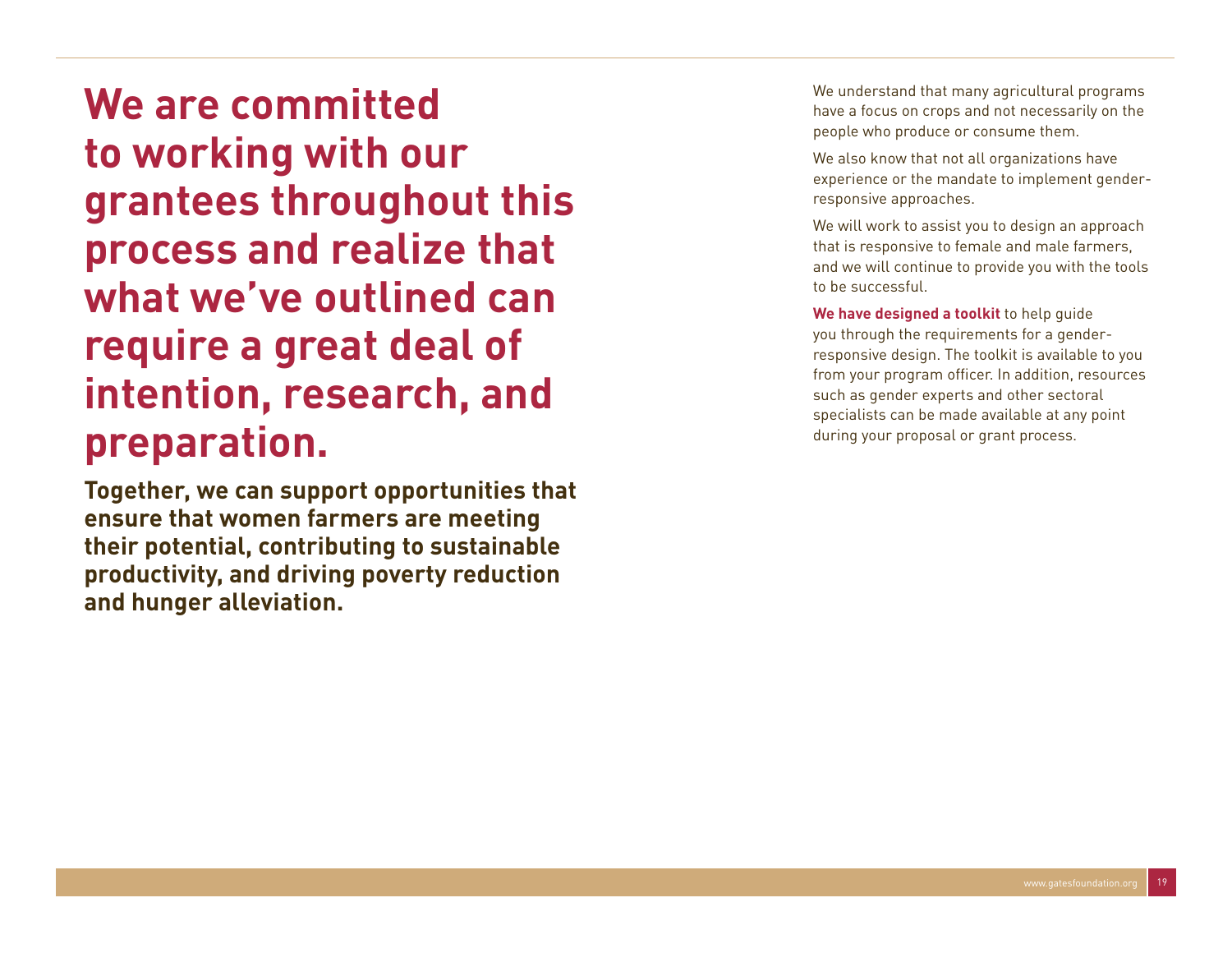## **Common Concerns**

Over the past four years we've been working with grantees to develop gender-responsive programs into many different types of grant proposals. What follows is a list of common challenges and the ways in which we can help.

#### **My project doesn't reach farmers and doesn't matter to women.**

We acknowledge that for some projects, having a gender-responsive approach will be more important than it is for others. However, we fund many projects that work on upstream science or research and development that will one day impact farmers. We ask that all grantees clearly design a logical path to the ultimate user of a service or a technology. In most cases, women and men will both be affected by your intervention, and we ask that you anticipate now what those impacts might be.

#### **Won't this be expensive?**

It might be. Because women are often burdened by child-bearing, lack education, and can be removed from public life, it can cost more to proactively reach and involve them. We recommend that you work with your program officer to clearly lay out what additive costs you feel are necessary to design and implement a gender-aware or gender-transformative program.

#### **Changing culture and society is not our role.**

We acknowledge that all projects, regardless of their orientation, impact individuals, households, and communities—we hope always for the better. When we ask that you know and design for women as well as men, we are simply asking that you apply smart design principles that support women's roles, not undermine social norms or affect change in ways that are unsustainable and unwanted by the community itself.

#### **I don't know where to begin.**

Begin with a conversation with social scientists or gender staff within your organization who have worked with smallholder farmers or with gender issues before. Use the internal resources that you have to begin asking questions about how your idea will impact both women and men farmers and how your opportunity can proactively include women. If no such resource exists, please reach out to your program officer seeking assistance and resources to begin planning for your gender-responsive design.

**Please ask your program officer** for a detailed toolkit, which provides specific answers to more of your questions.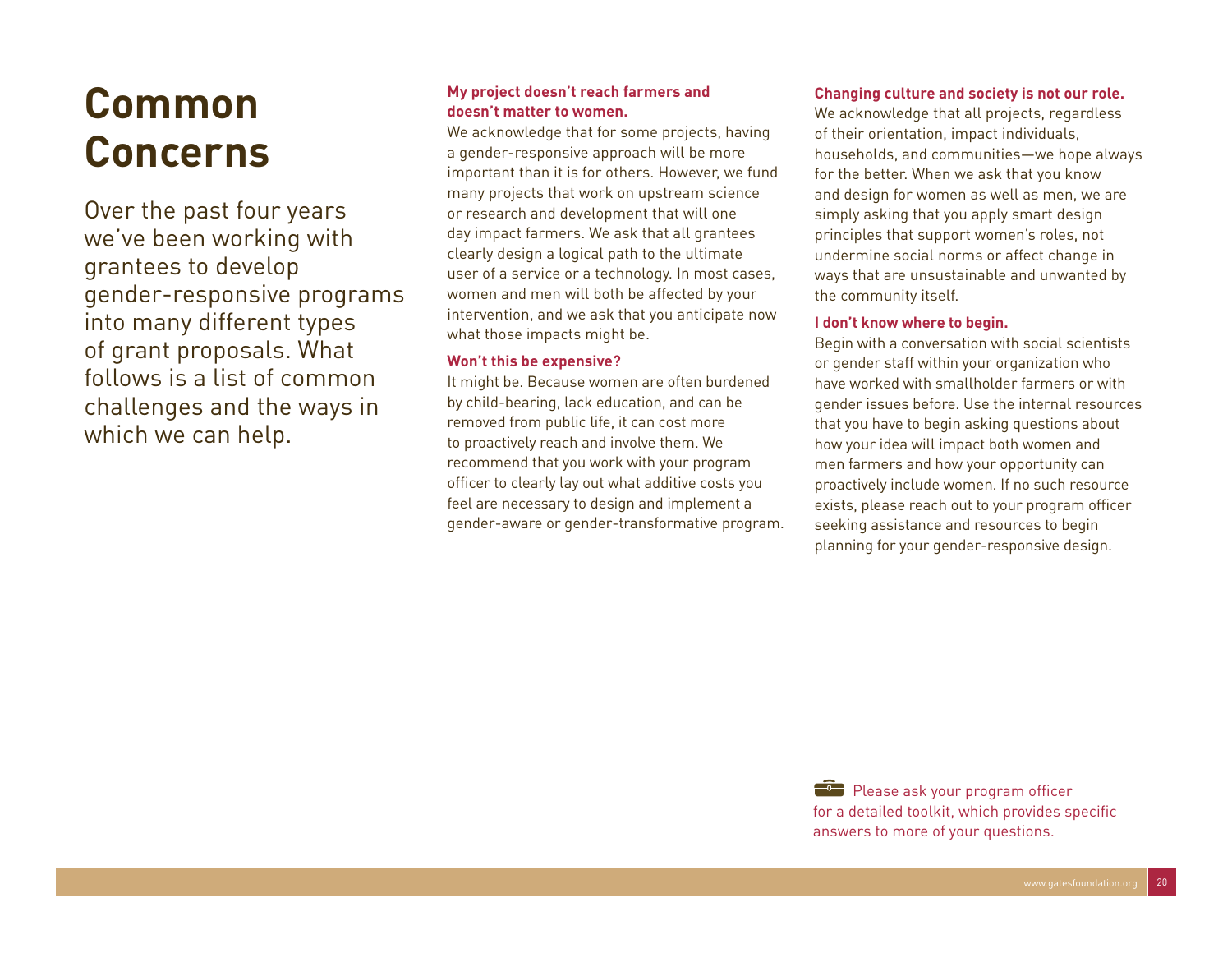#### **The chart below illustrates how to design a gender-responsive program.**

This is not an exhaustive list; rather, these are examples to help you apply the gender requirements to your specific opportunity.

| <b>KNOW HER</b>                                                                                                                                                                                                                                    | <b>DESIGN FOR HER</b>                                                                                                                                                                                                                                                                                                                                                         | <b>BE ACCOUNTABLE TO HER</b>                                                                                                                                                                                                                                                                                                                                                                                                                                                                                                                                                     |
|----------------------------------------------------------------------------------------------------------------------------------------------------------------------------------------------------------------------------------------------------|-------------------------------------------------------------------------------------------------------------------------------------------------------------------------------------------------------------------------------------------------------------------------------------------------------------------------------------------------------------------------------|----------------------------------------------------------------------------------------------------------------------------------------------------------------------------------------------------------------------------------------------------------------------------------------------------------------------------------------------------------------------------------------------------------------------------------------------------------------------------------------------------------------------------------------------------------------------------------|
| » Do a gender analysis of your sector and<br>region.<br>» Understand the differing roles and<br>responsibilities of women and men.<br>» Recognize the context and circumstances of<br>women on the farm, in the market, and in<br>their community. | » Create targets for women's participation and<br>leadership in activities.<br>» Hire and train women when relevant to reach<br>women farmers.<br>» Anticipate changes to women's time and<br>labor as a result of your program.<br>» Design for women's productive and<br>reproductive workloads, and account for<br>multiple responsibilities.                              | » Conduct a review of how your project is<br>meeting women's aspirations and how<br>women and men are benefitting.<br>» Monitor women's involvement and their<br>influence on the project goals.<br>» Revise and iterate the project strategy to<br>deepen women's participation in the project.<br>» Collect sex-disaggregated data.<br>» Measure the project's impact on men and the<br>entire community as well as on women.<br>» Account for goals that are bigger than a<br>single intervention, but that achieve a change<br>in the status and position of women at large. |
| » Understand the structures and systems that<br>determine women's position in society.<br>» Study social dynamics and determine how<br>the project can affect women's power and<br>influence.                                                      | » Include a program objective dedicated<br>to achieving more equitable and efficient<br>outcomes for women.<br>» Partner with women's rights organizations to<br>shift and challenge inefficient social norms<br>or perceptions.<br>» Engage men to change perceptions and<br>behaviors about gender roles and efficient<br>allocation of resources between women<br>and men. |                                                                                                                                                                                                                                                                                                                                                                                                                                                                                                                                                                                  |